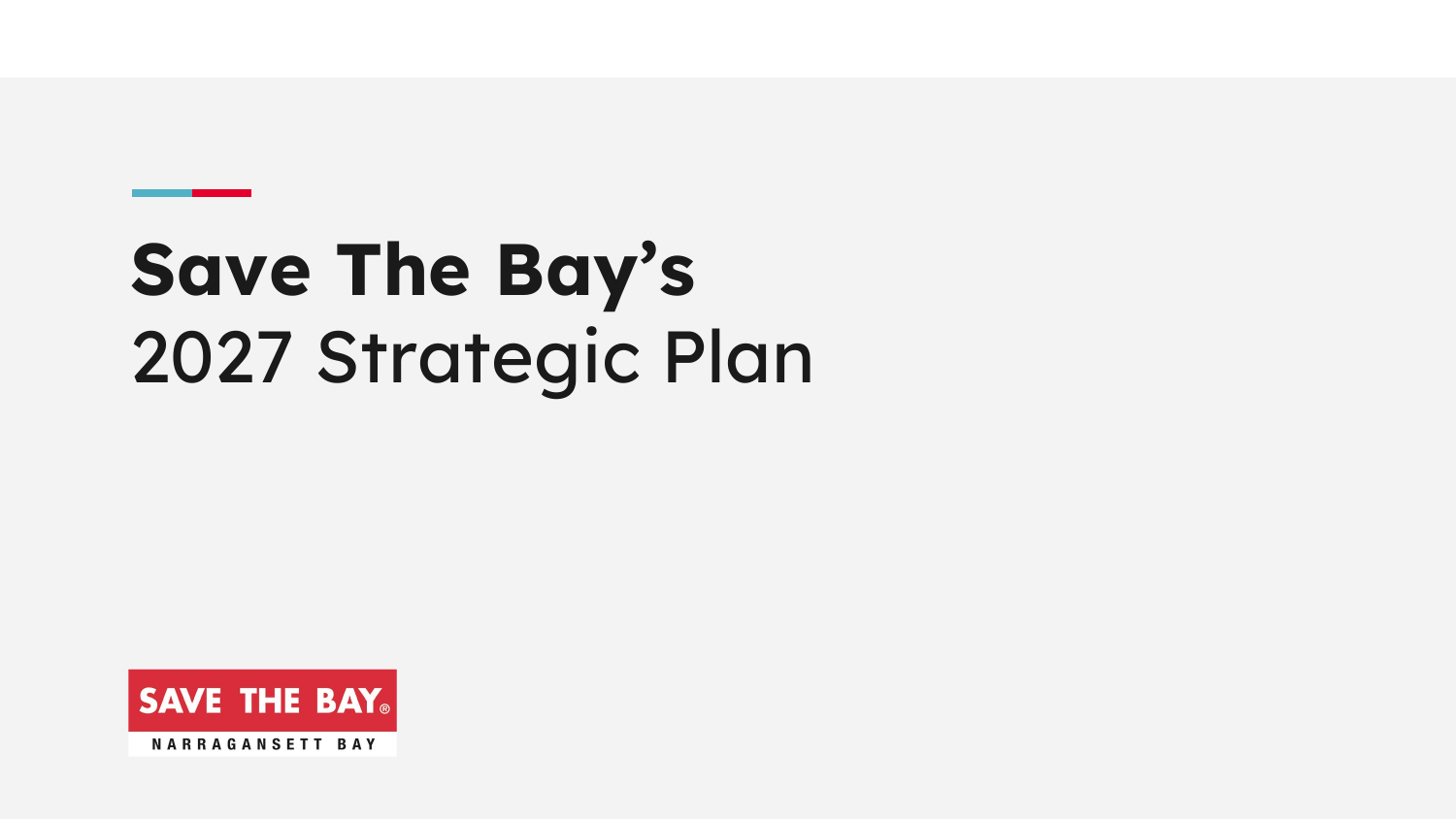

## About Save The Bay

Founded in 1970, Save The Bay is a member-supported nonprofit organization with a mission to protect and improve Narragansett Bay, and a vision of a fully fishable, swimmable, healthy Narragansett Bay, accessible to all.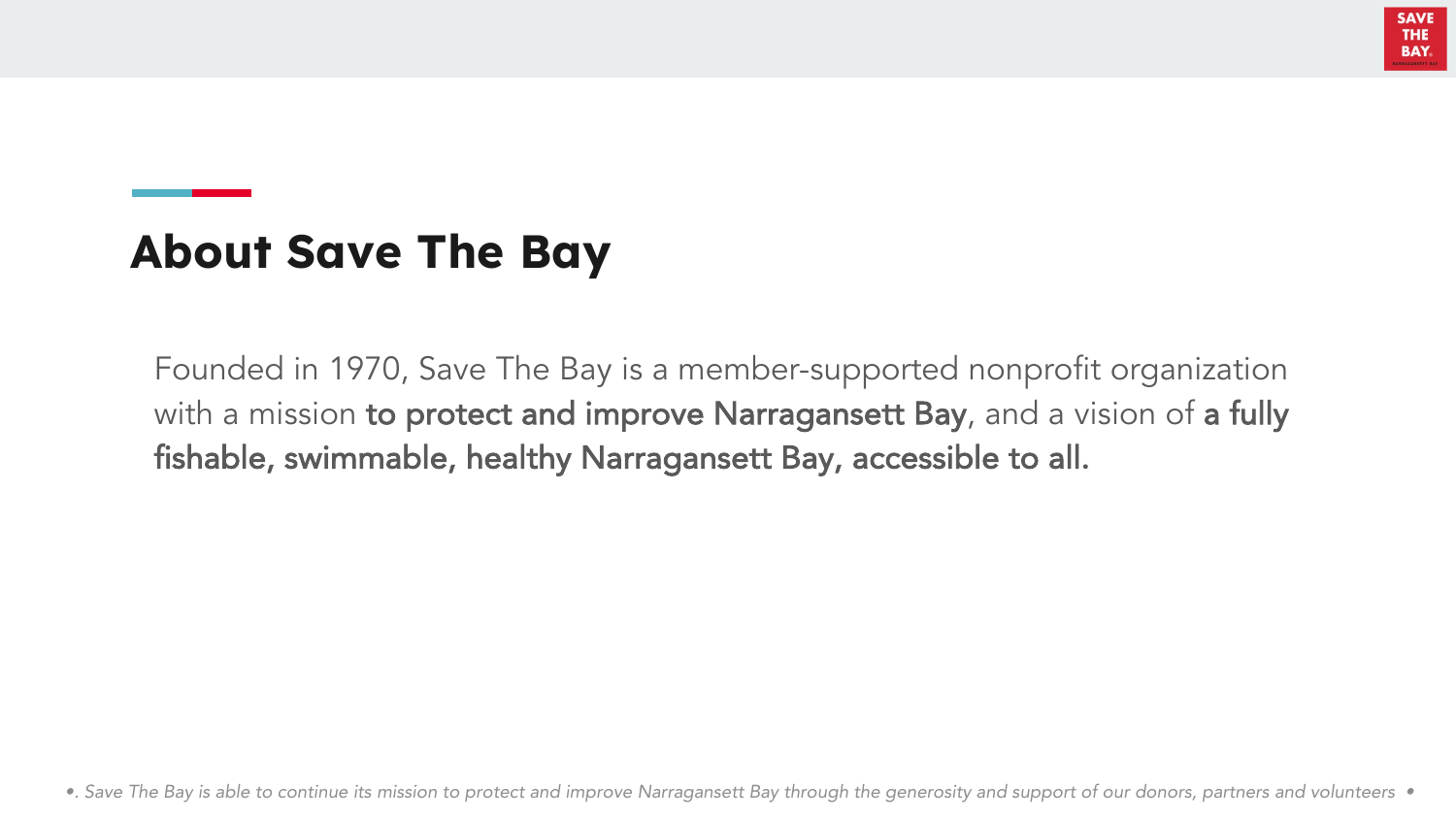

# 2027 Strategy Overview

### Our Goal

To strengthen the impact of our work to protect and improve Narragansett Bay

### Our Key Strategies

- Expand the reach of our educational programs
- Bring geographic focus to our advocacy efforts and increase habitat restoration project capacity
- Deepen our commitments to environmental justice and DEI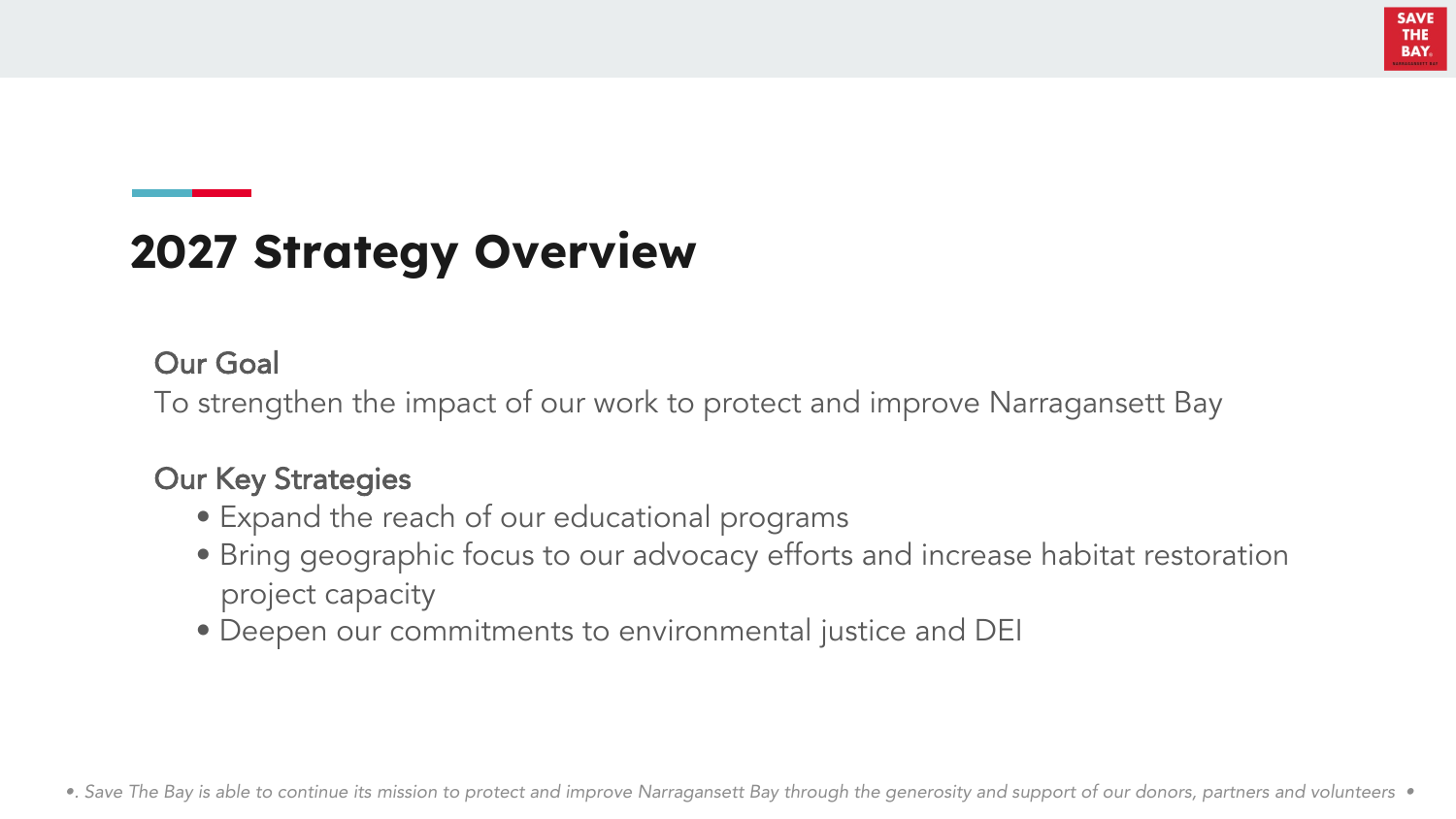# **Strategic Architecture**

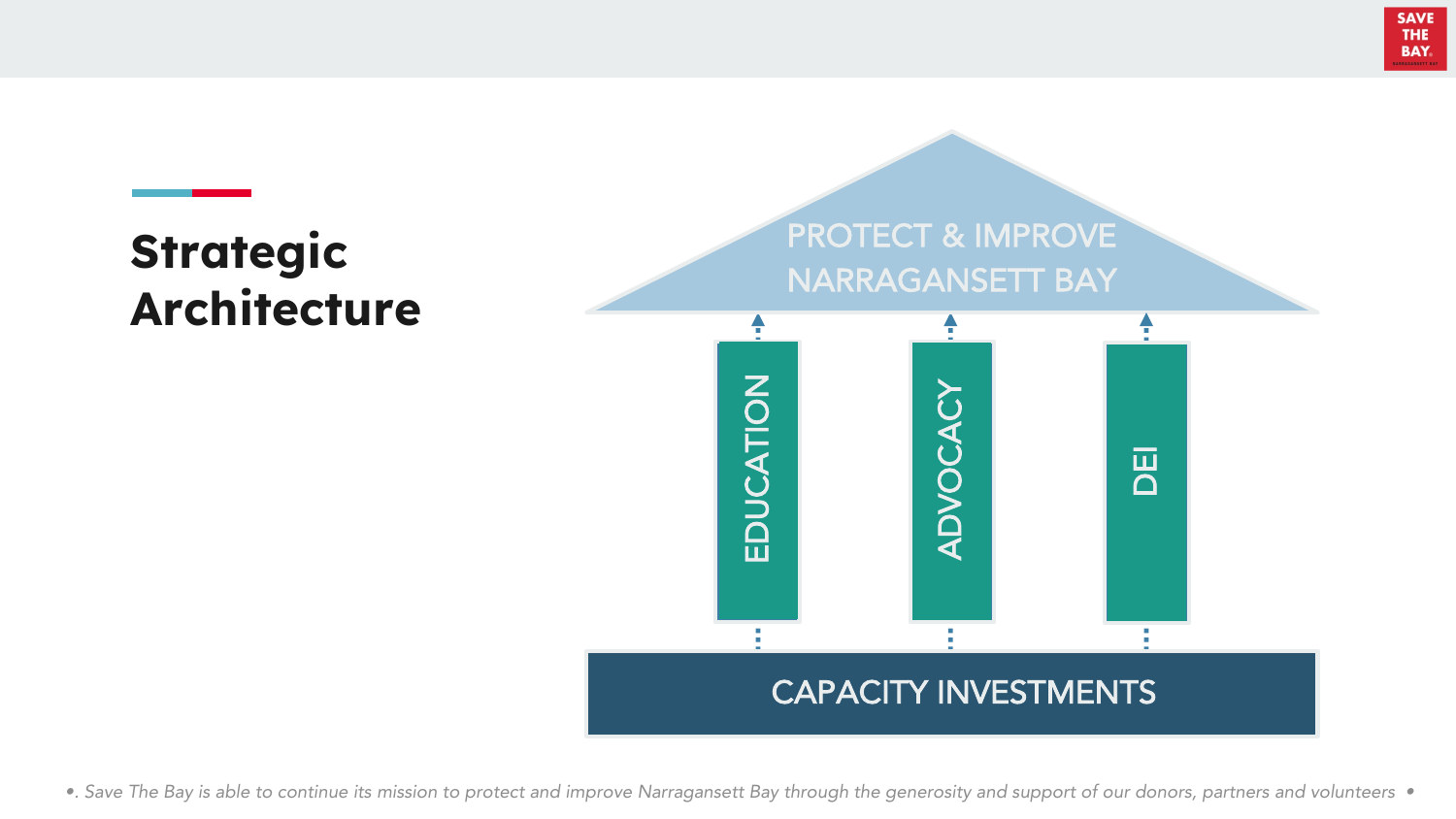# Strategic Pillars

2022-2027 Strategic Pillars

| <b>EDUCATION</b>                                                                                                                                                                                                                                                                                                         | <b>ADVOCACY</b>                                                                                                                                                                                                                                                                                                                                                                                                                                      | <b>DIVERSITY, EQUITY &amp; INCLUSION</b>                                                                                                                                                                                                                                         |
|--------------------------------------------------------------------------------------------------------------------------------------------------------------------------------------------------------------------------------------------------------------------------------------------------------------------------|------------------------------------------------------------------------------------------------------------------------------------------------------------------------------------------------------------------------------------------------------------------------------------------------------------------------------------------------------------------------------------------------------------------------------------------------------|----------------------------------------------------------------------------------------------------------------------------------------------------------------------------------------------------------------------------------------------------------------------------------|
| Expand our reach by:                                                                                                                                                                                                                                                                                                     | Strengthen our impact by:                                                                                                                                                                                                                                                                                                                                                                                                                            | Deepen engagement by:                                                                                                                                                                                                                                                            |
| Relocating and opening our new,<br>expanded Aquarium at the Gateway<br>Center<br>Developing new distance learning<br>programs<br><b>Delivering</b> new programming for Save<br>The Bay's newest vessel, the M/V<br>Rosemary Quinn<br><b>Investing</b> in professional development<br>and alumni engagement opportunities | Implementing restoration, water quality and<br>climate resilience strategies<br>Sharpening our focus on specific geographies<br><b>Advocating</b> for effective government<br>enforcement and oversight<br>Defending the Bay against threats and<br>challenges, while championing sound<br>legislation, policy and governance<br><b>Increasing</b> habitat restoration project capacity<br>Implementing on-the-ground climate resilience<br>projects | <b>Embedding</b> Diversity, Equity and<br>Inclusion in the organization's<br>culture and practices<br><b>Evaluating</b> projects through an<br>Environmental Justice lens<br>Nurturing relationships with<br>Environmental Justice communities<br>in the Narragansett Bay region |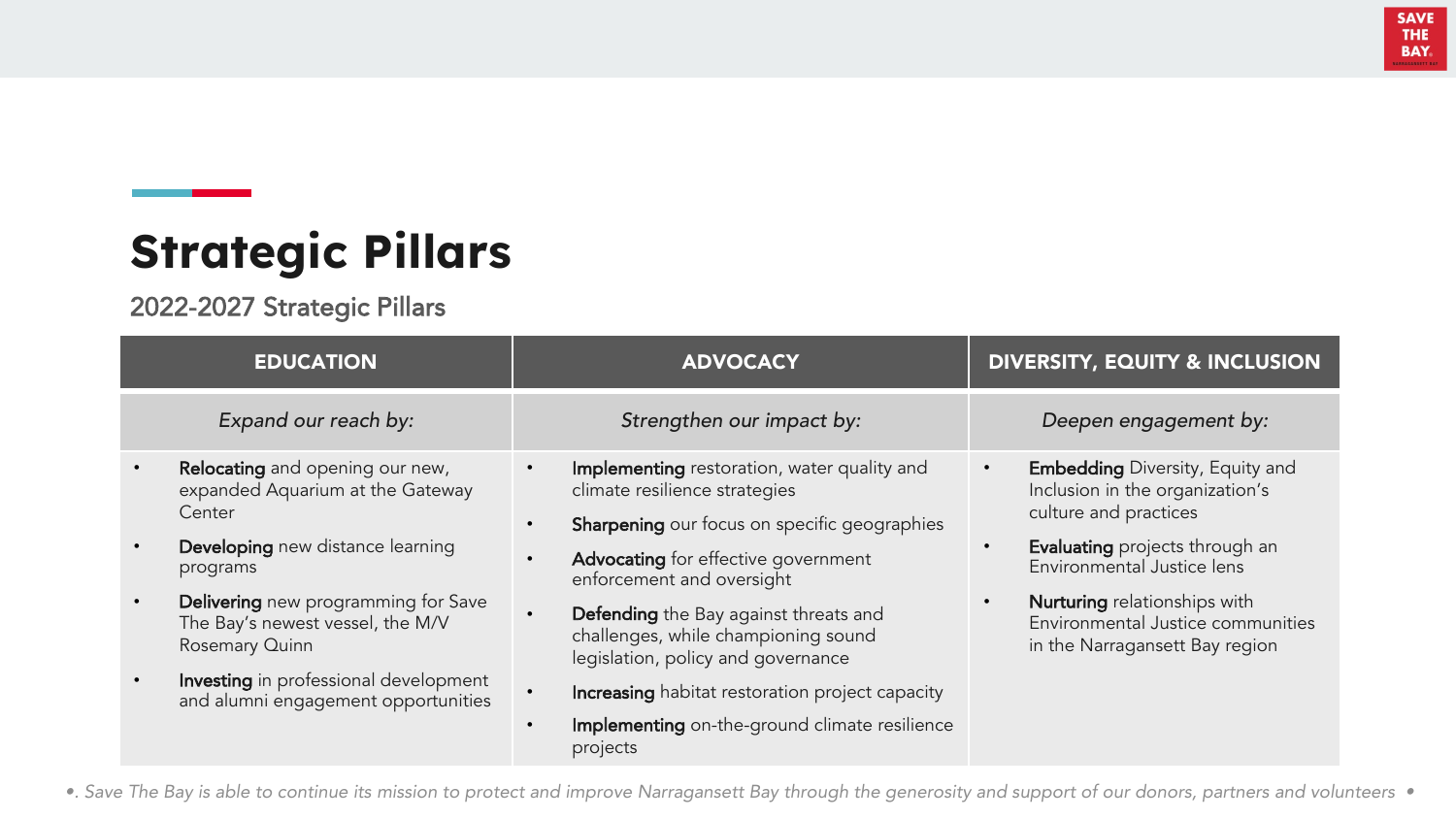### Strategic Pillar: Education

*Expand the reach and strengthen the impact of our school-based and public environmental education programs*

### GOALS:

#### Relocate and open the new, expanded Aquarium at the Gateway Center

- Design, construct and open the new facility by May 2023
- Operate the facility profitably, with the goal of generating a significant surplus by FY2027

### Develop new distance learning programs

• Building off pandemic-motivated virtual programs, develop a strategy to integrate distance learning into our educational program offerings

### Deliver new programming for Save The Bay's newest vessel, the M/V Rosemary Quinn

• Identify, develop and implement a set of education, habitat restoration and volunteer programs using the unique capabilities of the "Rosie Q"

### Invest in professional development and alumni engagement opportunities

- Identify and offer a range of professional development opportunities, including: Spanish language training; supporting students with special needs; training in CPR, first aid, and public safety; and captain training
- Create a student advisory board comprised of education program alumni/alumnae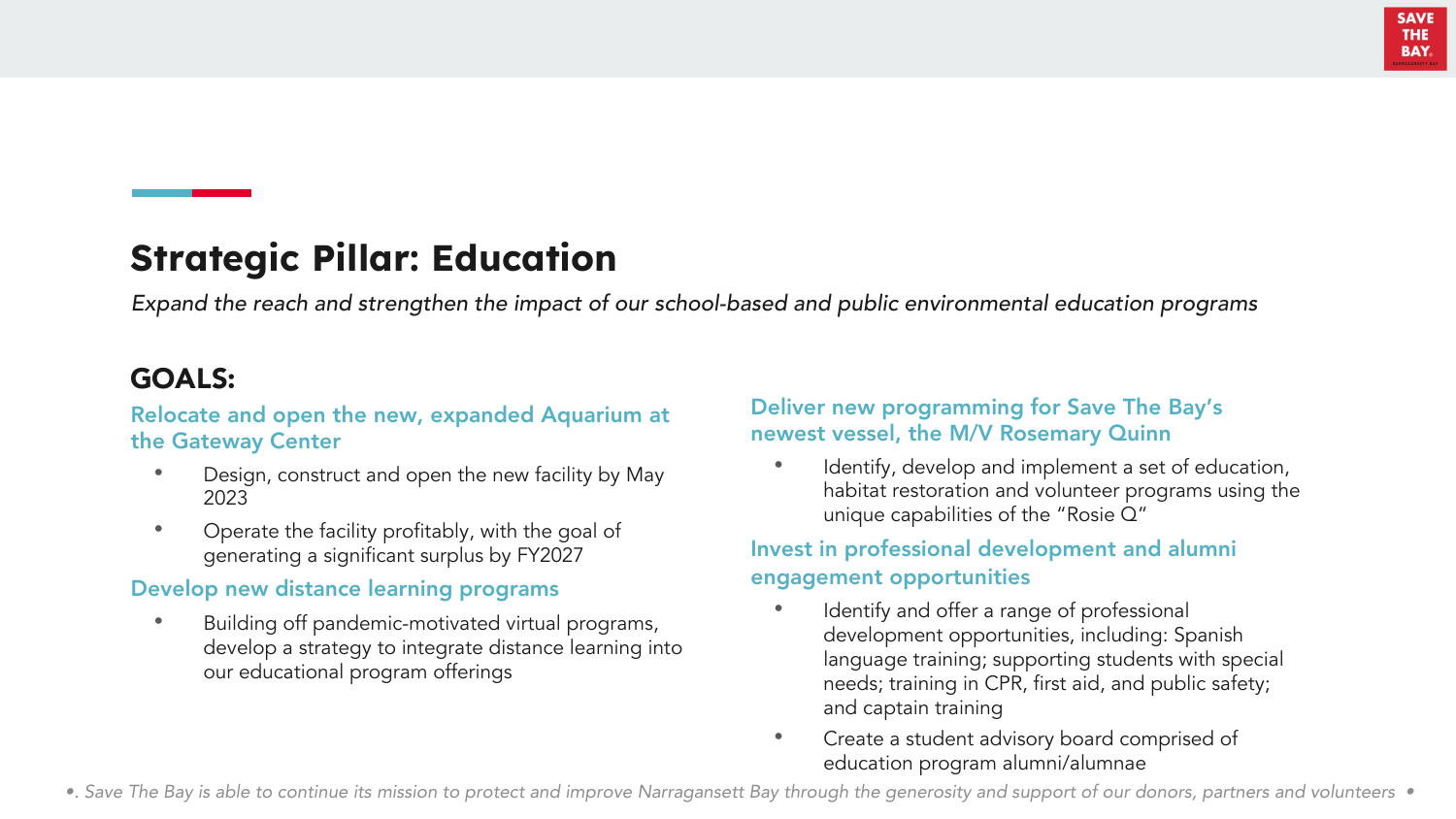#### **SAVE THE BAY**

### Strategic Pillar: Advocacy

*Strengthen the impact and effectiveness of our advocacy and habitat programs*

### GOALS:

Implement restoration, water quality and climate resilience strategies, while sharpening our geographic focus

- Develop and implement a river restoration strategy in three key sub-watersheds
- Develop and implement water quality restoration and climate resilience strategies for Aquidneck Island and three priority embayments
- Develop a prioritized project inventory list for salt marsh adaptation requirements across the Bay and a strategy for acting on priority projects
- Increase habitat restoration project capacity

### Advocate for effective government enforcement and oversight

- Champion reforms at the Coastal Resources Management Council
- Advocate for creation of an entity within state government that would lead ecosystem restoration and climate resilience efforts

### Defend the Bay against threats and challenges, while championing sound legislation, policy and governance

- Respond to threats in a timely fashion
- Advocate for environmental enforcement and agency resources
- Respond to citizen concerns
- Defend and improve public access along the Bay and South Coast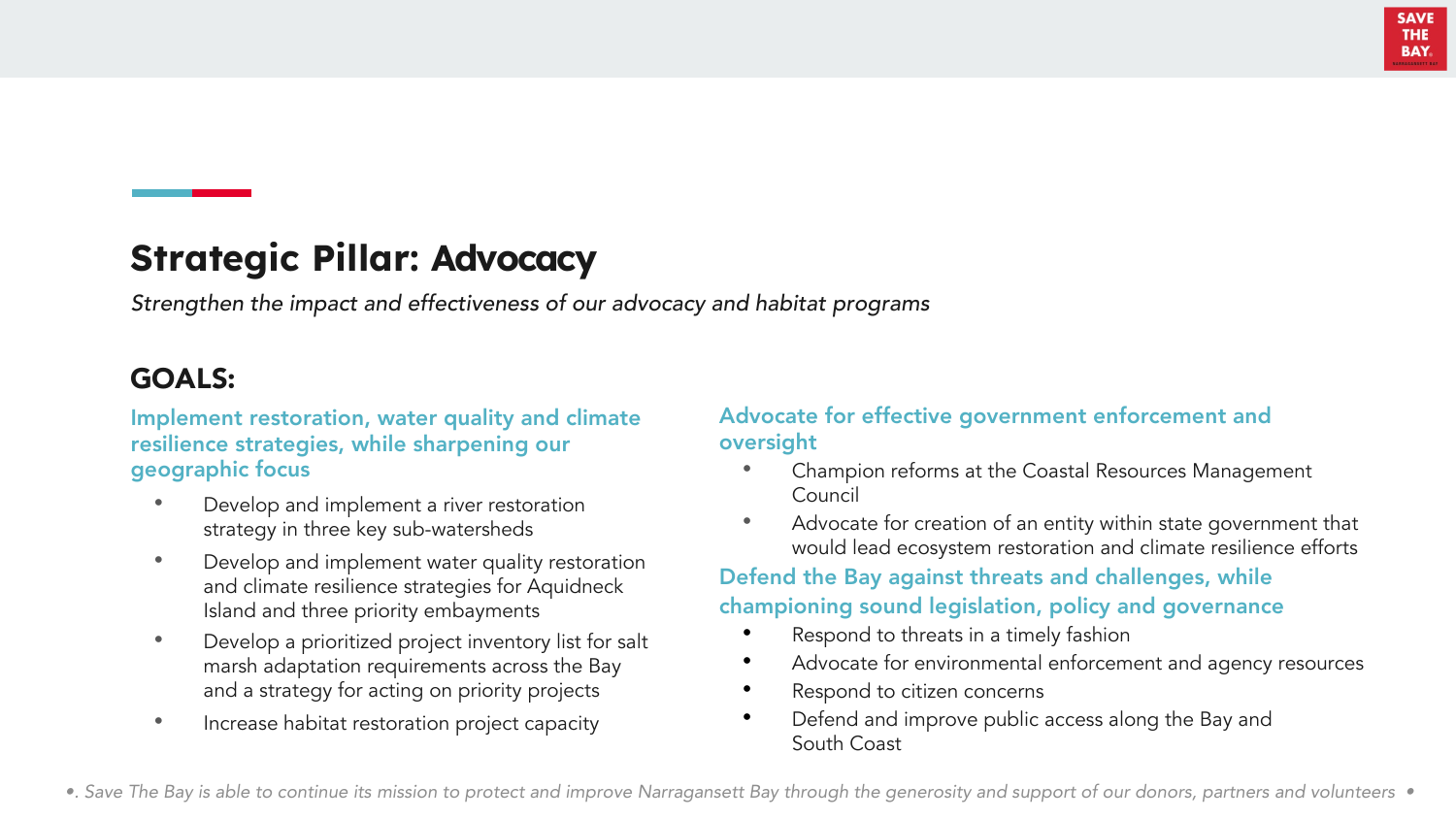

### Strategic Pillar: Diversity, Equity & Inclusion

*Deepen community engagement while continuing to build a diverse, equitable and inclusive organization*

### GOALS:

### Embed Diversity, Equity and Inclusion in the organization's culture and practices

- Conduct an equity audit with an outside expert
- Create a DEI committee of the board
- Create a DEI staff working group to act upon audit recommendations and to implement changes in governance, operational practices, outreach, and organizational development
- Strengthen Spanish-speaking capacity and additional language skills among staff

#### Strengthen our commitment to environmental iustice

- Include Environmental Justice concerns among the factors considered in establishing advocacy priorities
- Develop and implement an engagement and outreach strategy for each of three EPA-designated Environmental Justice communities in the Narragansett Bay watershed